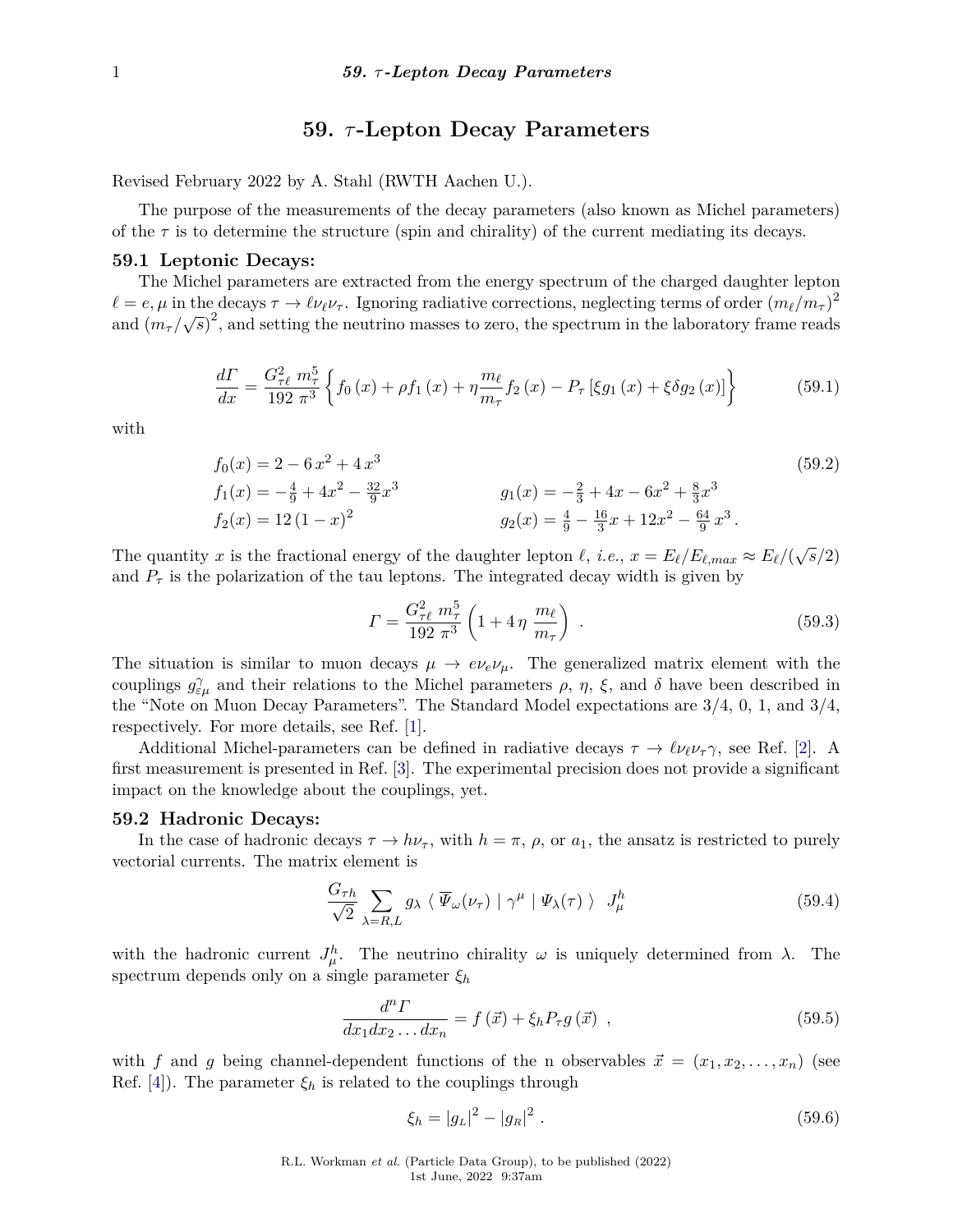*ξ*<sup>*h*</sup> is the negative of the chirality of the *τ* neutrino in these decays. In the Standard Model,  $ξ$ *h* = 1. Also included in the Data Listings for  $\xi_h$  are measurements of the neutrino helicity which coincide with  $\xi_h$ , if the neutrino is massless (ASNER 00 [\[5\]](#page-2-4), ACKERSTAFF 97R [\[6\]](#page-2-5), AKERS 95P [\[7\]](#page-2-6), ALBRECHT 93C [\[8\]](#page-2-7), and ALBRECHT 90I [\[9\]](#page-2-8)).

# **59.3 Combination of Measurements:**

The individual measurements are combined, taking into account the correlations between the parameters. In a first fit, universality between the two leptonic decays, and between all hadronic decays, is assumed. A second fit is made without these assumptions. The results of the two fits are provided as OUR FIT in the Data Listings below in the tables whose title includes "(e or mu)" or "(all hadronic modes)", and "(e)", "(mu)" *etc.*, respectively. The measurements show good agreement with the Standard Model. The  $\chi^2$  values with respect to the Standard model predictions are 24*.*1 for 41 degrees of freedom and 26*.*8 for 56 degrees of freedom, respectively. The correlations are reduced through this combination to less than 20%, with the exception of *ρ* and *η* which are correlated by  $+23\%$ , for the fit with universality and by  $+70\%$  for  $\tau \to \mu \nu_{\mu} \nu_{\tau}$ .

**Table 59.1:** Coupling constants  $g_{\varepsilon\mu}^{\gamma}$ . 95% confidence level experimental limits. The limits include the quoted values of  $A_e$ ,  $A_\mu$ , and  $A_\pi$  and assume  $A_\rho = A_{a_1} = 1$ .

| $\tau \to e \nu_e \nu_\tau$                                       |                        |                                             |
|-------------------------------------------------------------------|------------------------|---------------------------------------------|
| $ g_{BB}^S  < 0.70$                                               | $ g_{_{RR}}^V  < 0.17$ | $ g_{_{BB}}^T  \equiv 0$                    |
| $ g_{\rm \scriptscriptstyle L\rm \scriptscriptstyle R}^S  < 0.99$ | $ g_{LB}^V  < 0.13$    | $ g_{\rm \scriptscriptstyle LB}^T  < 0.082$ |
| $ g_{BL}^{S}  < 2.01$                                             | $ g_{BL}^V  < 0.52$    | $ g_{BL}^{T}  < 0.51$                       |
| $ g_{LL}^{S}  < 2.01$                                             | $ g_{LL}^V  < 1.004$   | $ g_{LL}^T  \equiv 0$                       |
| $\tau \rightarrow \mu \nu_{\mu} \nu_{\tau}$                       |                        |                                             |
| $ g_{_{RB}}^S  < 0.72$                                            | $ g_{_{RR}}^V  < 0.18$ | $ g_{_{BB}}^T  \equiv 0$                    |
| $ g^{S}_{LR}  < 0.95$                                             | $ g^{V}_{LR}  < 0.12$  | $ g_{LB}^T  < 0.079$                        |
| $ g^S_{_{RL}}  < 2.01$                                            | $ g_{BL}^V  < 0.52$    | $ g_{BL}^{T}  < 0.51$                       |
| $ g_{LL}^S  < 2.01$                                               | $ g_{LL}^V  < 1.006$   | $ g_{LL}^T  \equiv 0$                       |
| $\tau \to \pi \nu_{\tau}$                                         |                        |                                             |
| $ g_R^V  < 0.15$                                                  | $ g_L^V  > 0.984$      |                                             |
| $\tau \to \rho \nu_{\tau}$                                        |                        |                                             |
| $ g_R^V  < 0.10$                                                  | $ g_L^V  > 0.995$      |                                             |
| $\tau \rightarrow a_1 \nu_\tau$                                   |                        |                                             |
| $ g_{\scriptscriptstyle B}^V  < 0.16$                             | $ g_L^V  > 0.987$      |                                             |
|                                                                   |                        |                                             |

## **59.4 Model-independent Analysis:**

From the Michel parameters, limits can be derived on the couplings  $g_{\varepsilon\lambda}^{\kappa}$  without further model assumptions. In the Standard model  $g_{LL}^V = 1$  (leptonic decays), and  $g_L = 1$  (hadronic decays) and all other couplings vanish. First, the partial decay widths have to be compared to the Standard Model predictions to derive limits on the normalization of the couplings  $A_x = G_{\tau x}^2/G_F^2$  with Fermi's